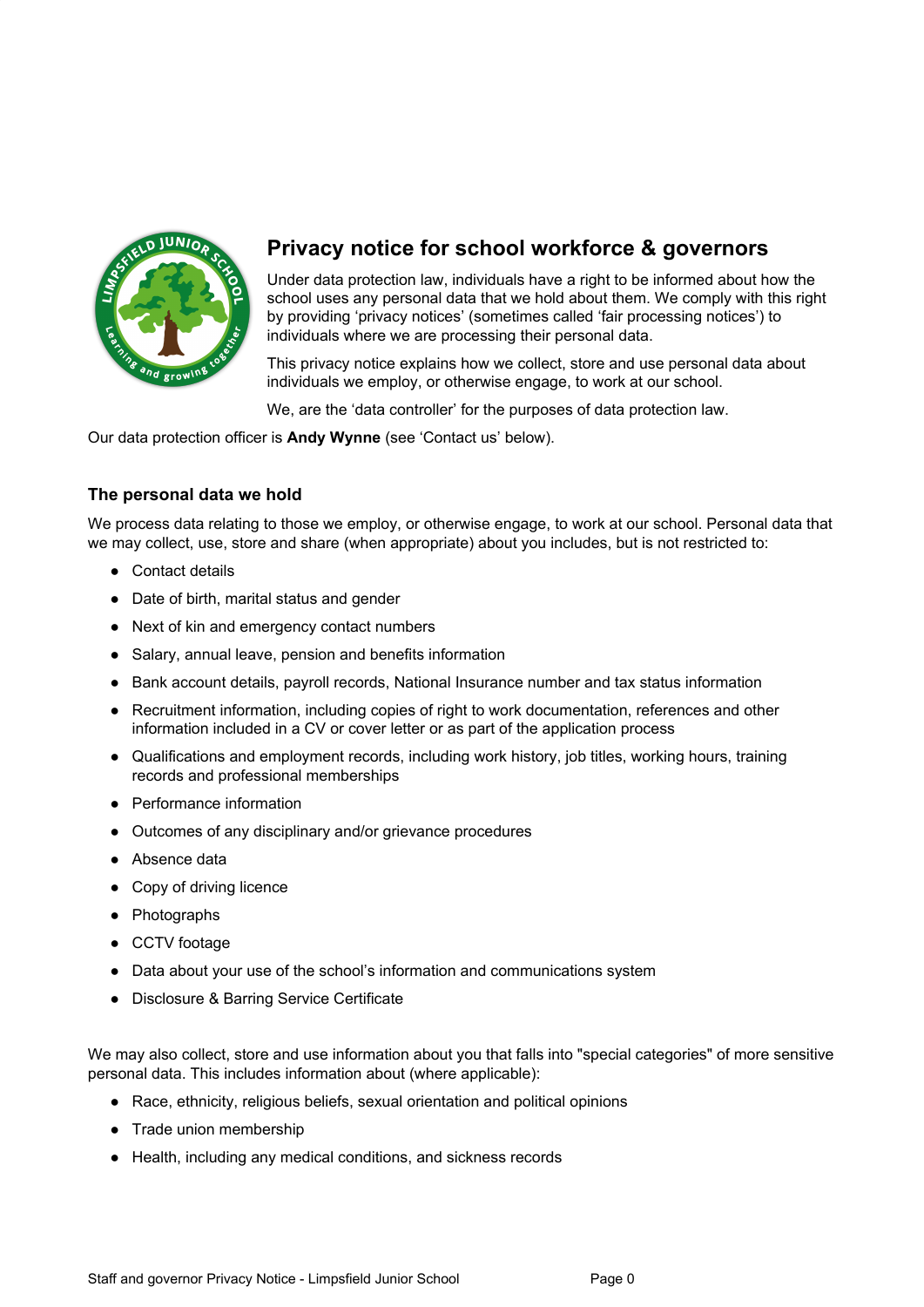# **Why we use this data**

The purpose of processing this data is to help us run the school, including to:

- Enable you to be paid
- Facilitate safe recruitment, as part of our safeguarding obligations towards pupils
- Support effective performance management
- Inform our recruitment and retention policies
- Allow better financial modelling and planning
- Enable equalities monitoring
- Improve the management of workforce data across the sector
- Enable us to contact your next of kin if necessary
- Enable us to ensure appropriate use of school resources and systems

# **Our lawful basis for using this data**

We only collect and use personal information about you when the law allows us to. Most commonly, we use it where we need to:

- Fulfil a contract we have entered into with you
- Comply with a legal obligation
- Carry out a task in the public interest

Less commonly, we may also use personal information about you where:

- You have given us consent to use it in a certain way
- We need to protect your vital interests (or someone else's interests)

Where you have provided us with consent to use your data, you may withdraw this consent at any time. We will make this clear when requesting your consent, and explain how you go about withdrawing consent if you wish to do so.

Some of the reasons listed above for collecting and using personal information about you overlap, and there may be several grounds which justify the school's use of your data.

### **Collecting this information**

While the majority of information we collect from you is mandatory, there is some information that you can choose whether or not to provide to us.

Whenever we seek to collect information from you, we make it clear whether you must provide this information (and if so, what the possible consequences are of not complying), or whether you have a choice.

#### **How we store this data**

Personal data is stored in line with our data protection policy. This is available on the school website.

We create and maintain an employment file for each staff member. The information contained in this file is kept secure and is only used for purposes directly relevant to your employment.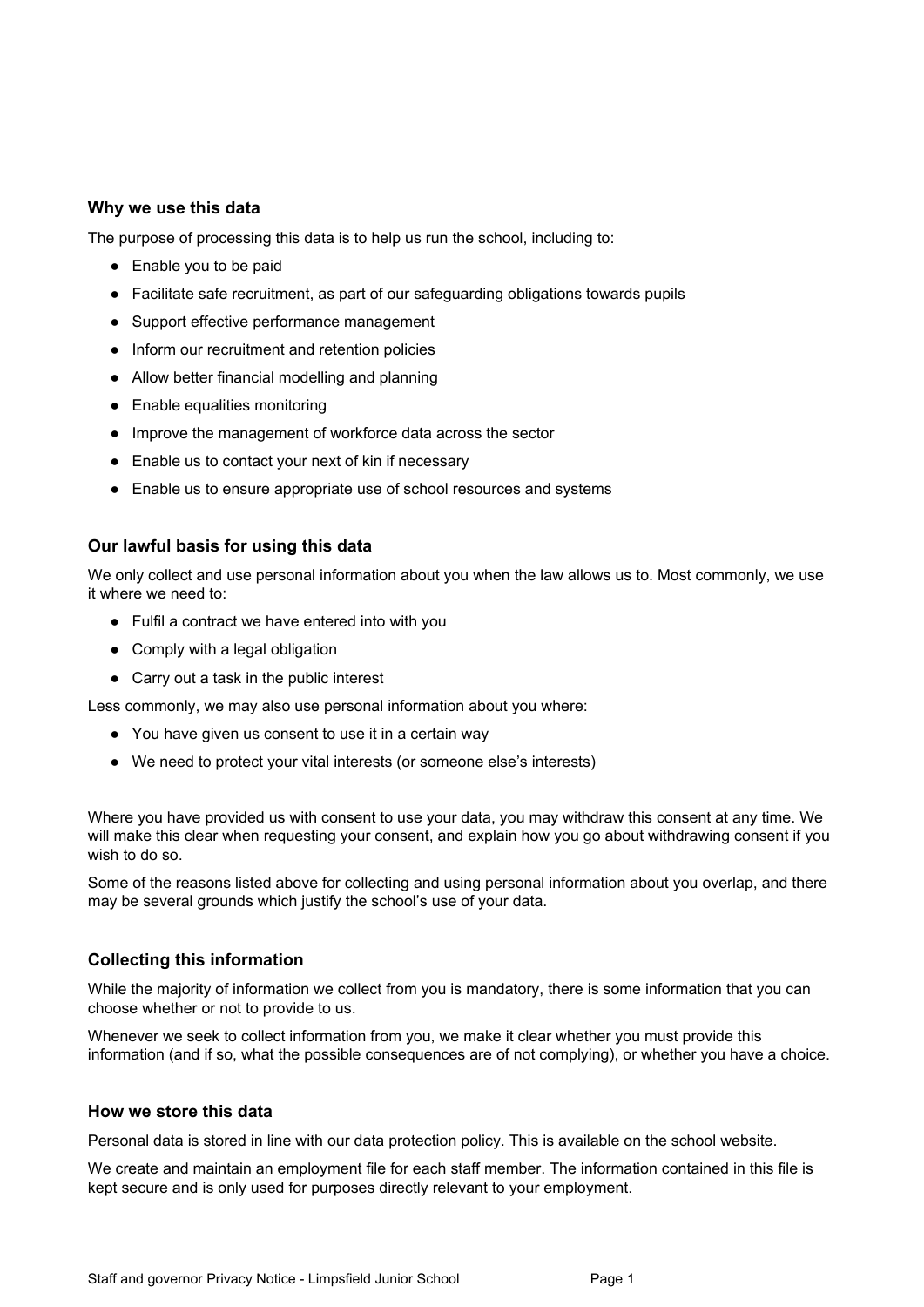Once your employment with us has ended, we will retain this file and delete the information in it in accordance with our record retention schedule. This is available on request from the school office.

# **Data sharing**

We do not share information about you with any third party without your consent unless the law and our policies allow us to do so.

Where it is legally required, or necessary (and it complies with data protection law), we may share personal information about you with:

- Our local authority to meet our legal obligations to share certain information with it, such as safeguarding concerns and information about headteacher performance and staff dismissals
- Learn Sheffield
- The Department for Education
- Your family or representatives
- Educators and examining bodies
- Our regulator, Ofsted
- Suppliers and service providers to enable them to provide the service we have contracted them for, such as payroll
- Financial organisations
- Our auditors
- Survey and research organisations
- Trade unions and associations
- Health authorities
- Security organisations
- Health and social welfare organisations
- Professional advisers and consultants
- Charities and voluntary organisations
- Police forces, courts, tribunals
- Professional bodies
- Employment and recruitment agencies

### **Transferring data internationally**

Where we transfer personal data to a country or territory outside the European Economic Area, we will do so in accordance with data protection law.

### **Your rights**

#### **How to access personal information we hold about you**

Individuals have a right to make a **'subject access request'** to gain access to personal information that the school holds about them.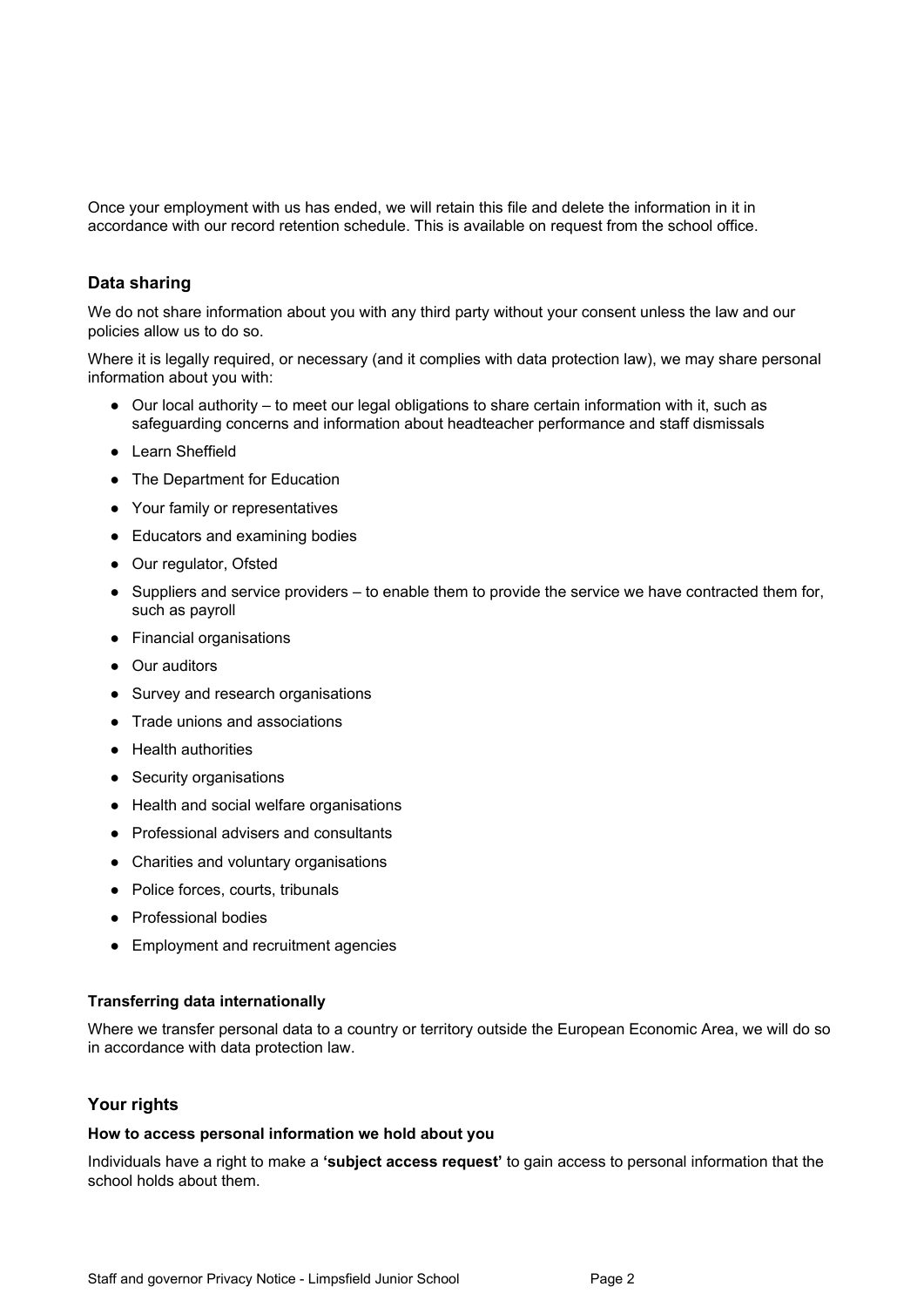If you make a subject access request, and if we do hold information about you, we will:

- Give you a description of it
- Tell you why we are holding and processing it, and how long we will keep it for
- Explain where we got it from, if not from you
- Tell you who it has been, or will be, shared with
- Let you know whether any automated decision-making is being applied to the data, and any consequences of this
- Give you a copy of the information in an intelligible form

You may also have the right for your personal information to be transmitted electronically to another organisation in certain circumstances.

If you would like to make a request, please contact our data protection officer.

### **Your other rights regarding your data**

Under data protection law, individuals have certain rights regarding how their personal data is used and kept safe. You have the right to:

- Object to the use of your personal data if it would cause, or is causing, damage or distress
- Prevent your data being used to send direct marketing
- Object to the use of your personal data for decisions being taken by automated means (by a computer or machine, rather than by a person)
- In certain circumstances, have inaccurate personal data corrected, deleted or destroyed, or restrict processing
- Claim compensation for damages caused by a breach of the data protection regulations

To exercise any of these rights, please contact our data protection officer.

# **Complaints**

We take any complaints about our collection and use of personal information very seriously.

If you think that our collection or use of personal information is unfair, misleading or inappropriate, or have any other concern about our data processing, please raise this with us in the first instance.

To make a complaint, please contact our data protection officer.

Alternatively, you can make a complaint to the Information Commissioner's Office:

- Report a concern online at <https://ico.org.uk/concerns/>
- Call 0303 123 1113
- Or write to: Information Commissioner's Office, Wycliffe House, Water Lane, Wilmslow, Cheshire, SK9 5AF

### **Contact us**

If you have any questions, concerns or would like more information about anything mentioned in this privacy notice, please contact our **data protection officer**:

● Andy Wynne. [andy.wynne@learnsheffield.co.uk](mailto:andy.wynne@learnsheffield.co.uk). Tel: 0114 250 7417